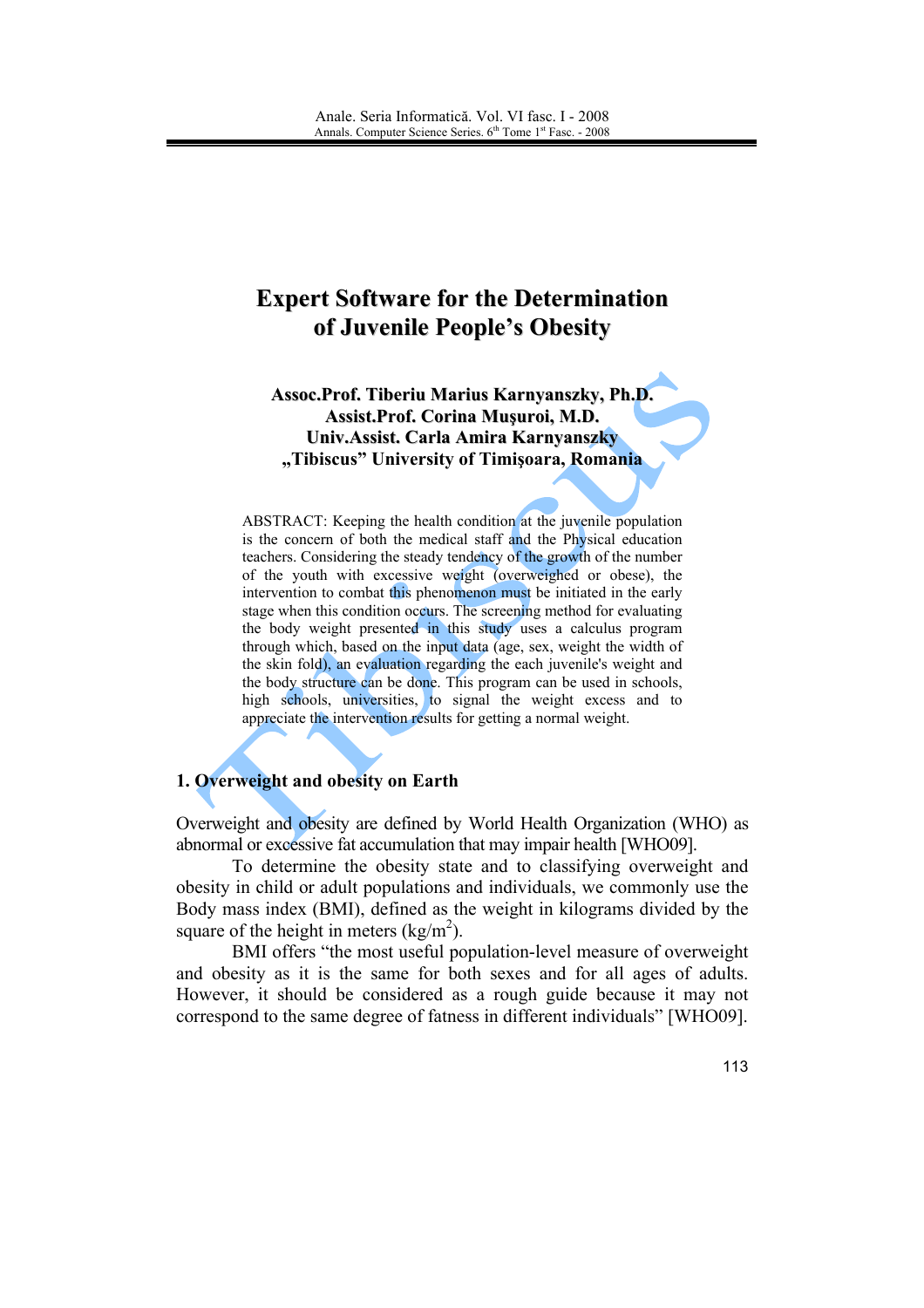Corresponding to the WHO classifications, "overweight" consists of a BMI equal to or more than 25 and "obesity" consists of a BMI equal to or more than 30. These 25/30 cut-off points provide a benchmark for individual assessment, but there are evidences that risk of chronic disease in populations increases starting to a BMI of 21 [WHO09].

Starting from 2006, the WHO includes BMI standards for infants and young children up to age 5. However, measuring overweight and obesity in children aged 5 to 14 years is challenging because there is not a standard definition of childhood obesity applied worldwide. WHO is currently developing an international growth reference for school-age children and adolescents [WHO09].

WHO's latest projections indicate that globally in 2005:

- approximately 1.6 billion adults (age  $15+$ ) were overweight;  $\bullet$
- at least 400 million adults were obese;
- at least 20 million children under the age of 5 years are overweight.

WHO also projects that by 2015, approximately 2.3 billion adults will be overweight and more than 700 million will be obese.

### 2. Overweight and obesity in Romania

Romania follows the worldwide tendency: a EUROSTAT processing from 2000 based on national (urban and rural data) examination survey established the percentages of obese/overweight people as presented in figures  $1-3$ .

Particularizing to the juveniles, the concerning of teachers and physicians regarding to the growing and harmonious development of young people established an increasing number of overweight and obese children and teenagers.

The major idea of this pointing out is related to the direct consequences of the obesity, cause of morbidity and mortality. The overweight and the obesity determine deadly diseases as cardiovascular illnesses (myocardial infarction, high blood pressure, attrite), nervous illnesses (paresis, paralysis), nutritional and metabolic illnesses (diabetes). The development of the obesity at early age determine the installation of these diseases in the scholar or teenager time, decreasing the working possibilities, increasing the number of hospitalization, going to social disturbances.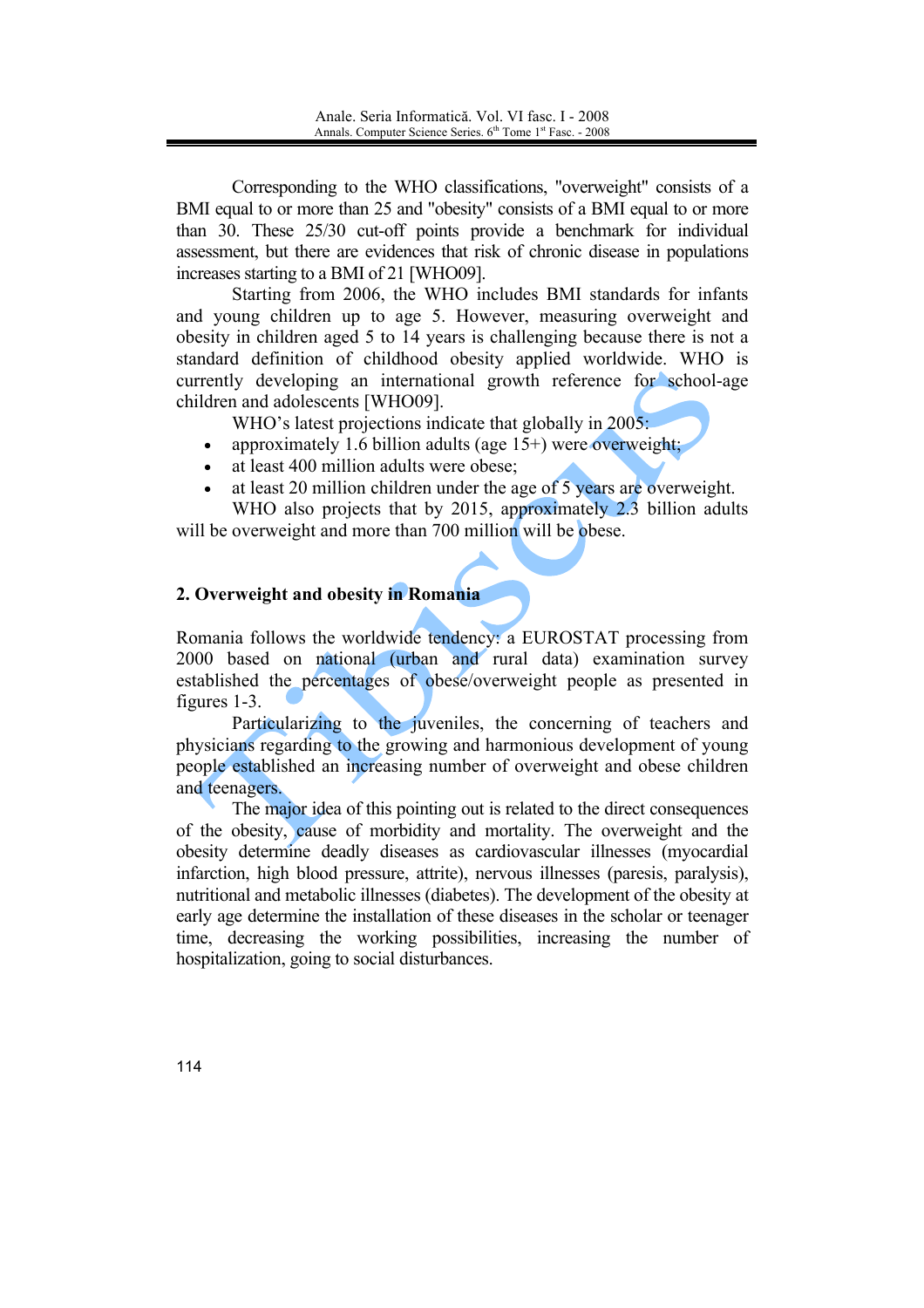Anale. Seria Informatică. Vol. VI fasc. I - 2008 Annals. Computer Science Series. 6<sup>th</sup> Tome 1<sup>st</sup> Fasc. - 2008





Source: EUROSTAT database, 2000 (http://www.who.int/infobase IBRef: 102471)



Source: EUROSTAT database, 2000 (http://www.who.int/infobase IBRef: 102471)

Figure 3. Normal state in Romania 2000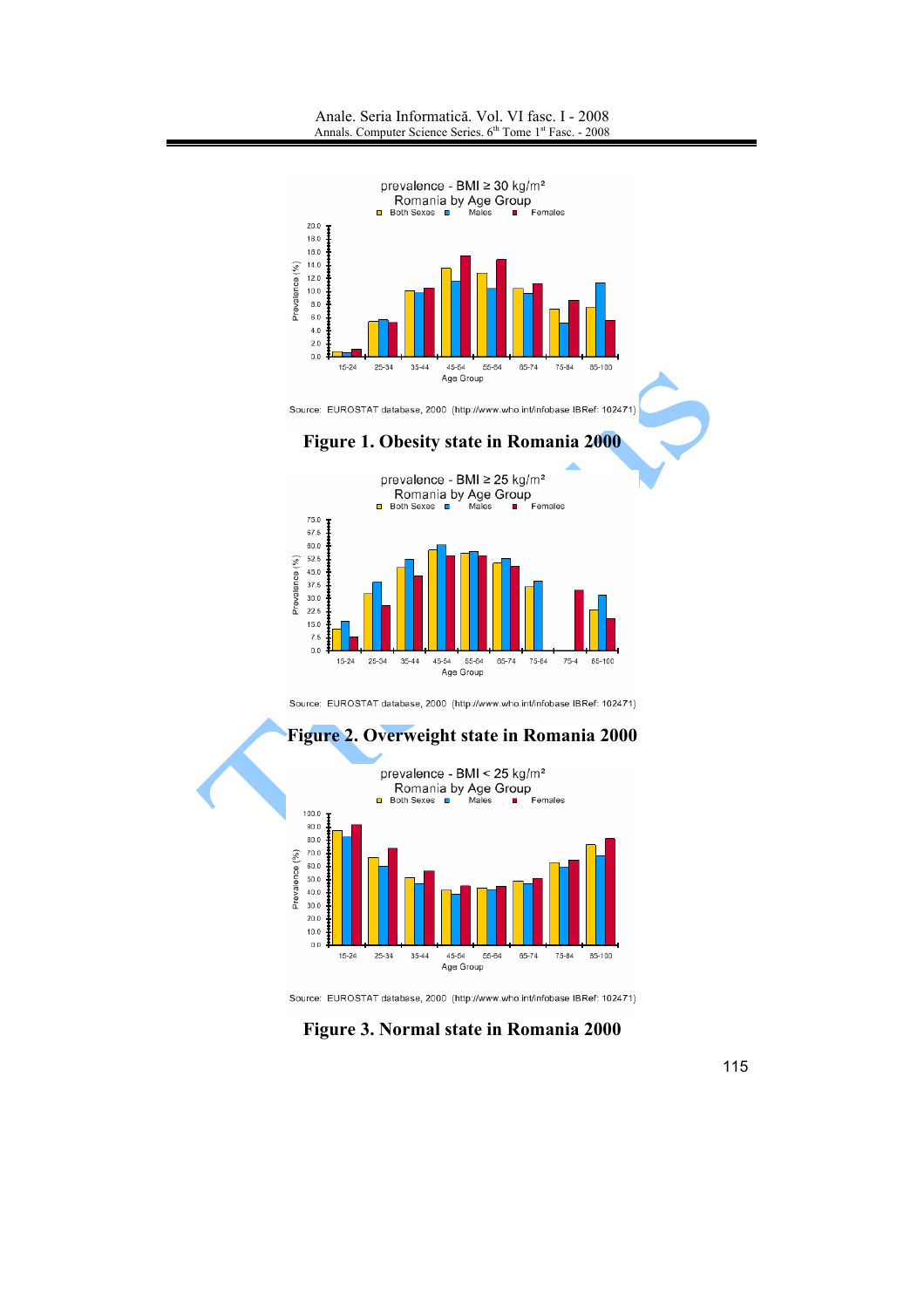The latest "Report on the physic development of the juvenile people in Romania<sup>"</sup> elaborated by the Institute for Public Health of Bucuresti shows that ([ISP09]):

"Data centralized from 36 counties with urban population and 23 counties with rural population [...] indicated that [...] 700.617 child were examined regarding to their physic development. A percentage of  $74.5\%$  (521734) of them presents a harmonic development and 25.5% (178883) presents a disharmonic development [...]. [...] the percentage of increased disharmonic development is higher that the percentage of decreased disharmonic development."

### 3. Material and method



This paper proposes a screening method to evaluate the weight of teenagers. at the primary, secondary and high level. This method uses a database to preserve a strictly evidence of all data related to the evolution of youth, and can be used to survey the efficiency of the procedures applied on school or family on the overweight and obese children.

The method uses a computer-based application with an algorithm based on two input parameters: the Body Mass Index (BMI) and the Percent of Adipose Tissue (PAT) related to the Active Body Mass (ABM). The database also contains an ID, the name, the date of birth, the age and sex, the weight, the waist, the dimensions of the fold in the skin.

The weight, tail and folds are measured every evaluation session. On every session the following procedures are performed:

1. The control of corporal weight

It makes a comparison between the measured values and the medium ones (indicated by the Institute of Public Health). For example, Table 1 presents the standard values of body weight for 17 years old boy.

| of body weight for 17 y.o. boys, urban population |                                  |  |  |                                             |  |  |  |  |
|---------------------------------------------------|----------------------------------|--|--|---------------------------------------------|--|--|--|--|
|                                                   | Medium Standard deviation   M-2d |  |  | $M-d$   $M+d$   $M+2d$                      |  |  |  |  |
| 63,473                                            |                                  |  |  | $9,035$   45,403   54,438   72,508   81,543 |  |  |  |  |

Table 1. Medium value and standard deviation

<sup>&</sup>lt;sup>1</sup> http://www.ispb.ro/ stats/visits.php?url=/web/pdf/ro/Sinteze nationale/

<sup>14</sup> Dezvoltarea fizica a copiilor.pdf&id=1&pagename=FILE:Links/Downloads/pdf/ro/Si nteze nationale/14 Dezvoltarea fizica a copiilor.pdf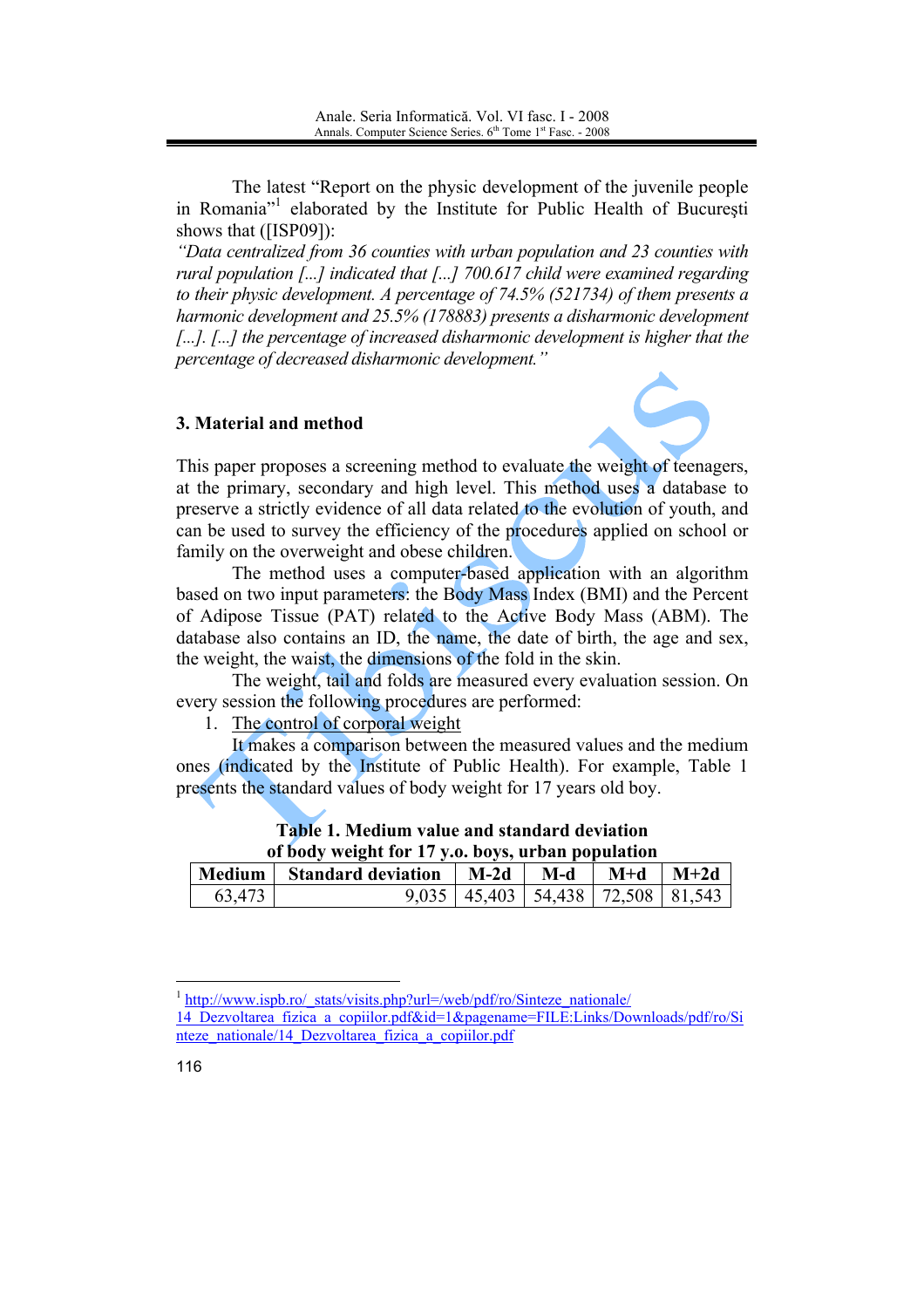2. The calculation of the BMI The BMI calculation uses the formula:  $BMI = \frac{Body \ weight \ (kg)}{Body \ wait^2 \ (m^2)}$  $(1)$ 

According to this formula, the teenagers determined with increased BMI are divided into the overweight or obese classes as presented in Table 2:

|                       | or under weight, over weight and obesity according to DMI |                                                    |  |  |
|-----------------------|-----------------------------------------------------------|----------------------------------------------------|--|--|
| <b>Classification</b> | BMI(kg/m <sup>2</sup> )                                   |                                                    |  |  |
|                       |                                                           | Principal cut-off points Additional cut-off points |  |  |
| Underweight           | < 18.50                                                   | < 18.50                                            |  |  |
| Severe thinness       | <16.00                                                    | <16.00                                             |  |  |
| Moderate thinness     | $16.00 - 16.99$<br>$16.00 - 16.99$                        |                                                    |  |  |
| Mild thinness         | $17.00 - 18.49$                                           | $17.00 - 18.49$                                    |  |  |
| Normal range          | $18.50 - 24.99$                                           | $18.50 - 22.99$                                    |  |  |
|                       |                                                           | $23.00 - 24.99$                                    |  |  |
| Overweight            | $\geq 25.00$                                              | $\geq 25.00$                                       |  |  |
| Pre-obese             | $25.00 - 29.99$                                           | $25.00 - 27.49$                                    |  |  |
|                       |                                                           | $27.50 - 29.99$                                    |  |  |
| <b>Obese</b>          | $\geq 30.00$                                              | $\geq 30.00$                                       |  |  |
| Obese class I         | $30.00 - 34 - 99$                                         | $30.00 - 32.49$                                    |  |  |
|                       |                                                           | $32.50 - 34.99$                                    |  |  |
| Obese class II        | $35.00 - 39.99$                                           | $35.00 - 37.49$                                    |  |  |
|                       |                                                           | $37.50 - 39.99$                                    |  |  |
| Obese class III       | $\geq 40.00$                                              | $\geq 40.00$                                       |  |  |

### **Table 2. The International Classification** of underweight overweight and obesity according to RMI

Source: Adapted from World Health Organization, 1995, 2000 and 2004.

## 3. The calculation of the PAT and ABM

The weight and BMI determination must be corroborated to the calculation of the ABM, especially if the weight exceeds the standard value. It is well known that sometimes an increased BMI is not related to an excess of adipose, or a normal weight can be related to an excess adipose.

The determination of the body composition can be done using two methods (as presented in [MKK07]):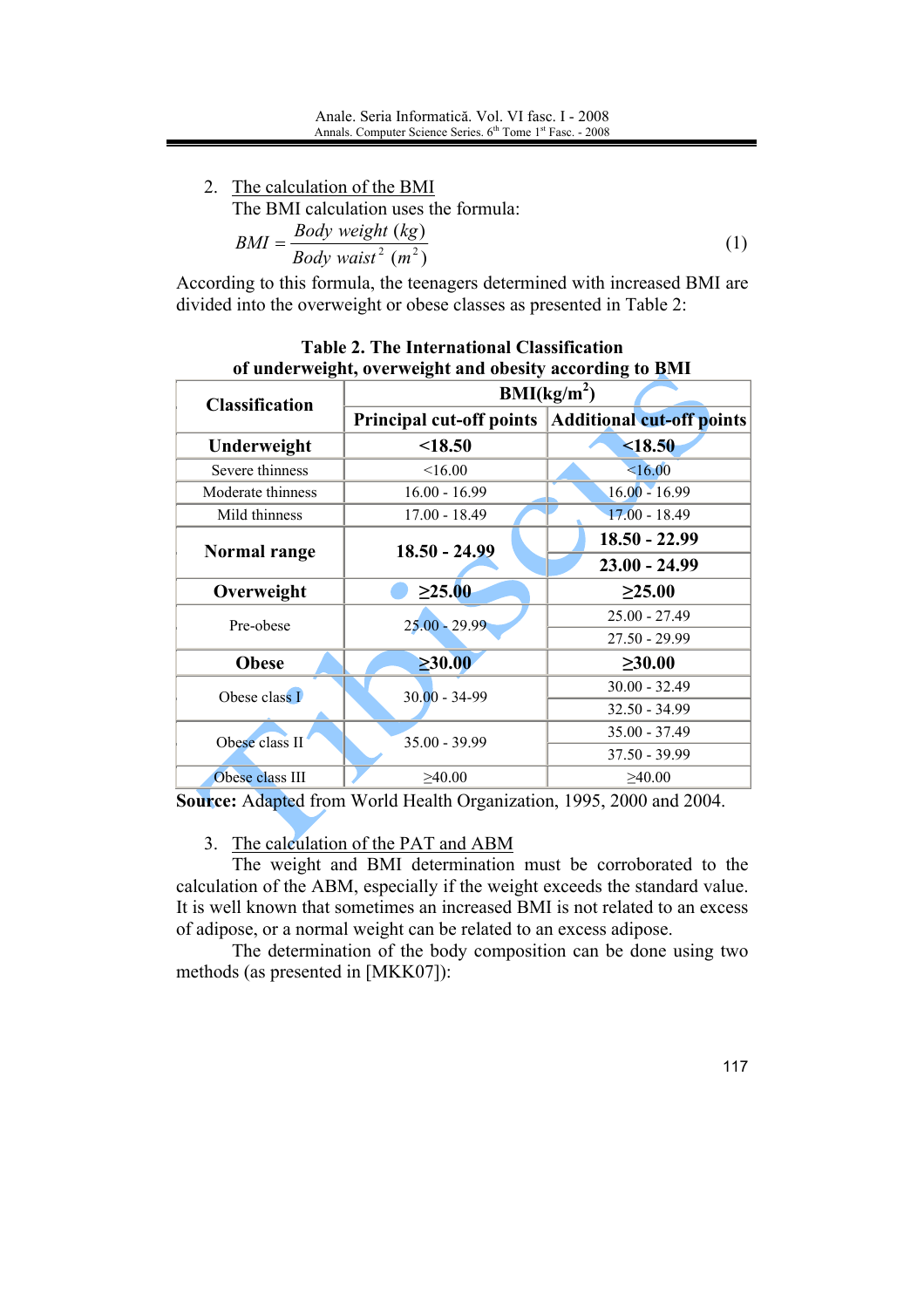a. The direct method- the determination of the weight in complete immersion. It's a difficult method, special conditions are required, and so it is rarely used.

b. The indirect method  $-$  the determination of the weight by measuring the folds of the skin. It's very accessible so it is often used in practice.

Based on the second method, the determined skin folds are used to compute the body density (BD) by the classic 7-fold-formula with different coefficients for boys and girls:

#### • Boys

 $BD = 1.112 - 0.00043499 * F + 0.00000055 * F^2 - 0.00028826 * A$  $(2)$ where  $F$  is the sum of the 7 folds and A is the boy's age.  $\bullet$ **Girls** 

 $BD = 1.0970 - 0.00046971 * F + 0.00000056 * F^2 - 0.00012828 * A$  $(3)$ where  $F$  is the sum of the 7 folds and A is the girl's age.

Now, starting with the BD we can calculate the PAT using the following formulas depending on age and sex-

| ັ         | $\overline{\phantom{a}}$ | ັ                                |     |
|-----------|--------------------------|----------------------------------|-----|
| Age       | <b>Sex</b>               | <b>PAT Formula</b>               |     |
| $8 - 12$  | M                        | 5.27<br>4.85<br>PAT<br><b>BD</b> | (4) |
|           | F                        | 5.27<br>4.85<br>PAT<br>BD        | (5) |
| $13 - 18$ | М                        | 5.12<br>$\overline{PAT}$<br>4.69 | (6) |
|           | F.                       | 5.19<br><b>PAT</b><br>4.76<br>BC |     |
|           |                          |                                  |     |

### 3. The Expert System

This expert system contains a database that uniquely identifies all persons using an ID (the CNP – Personal Numeric Code). Input data are the ID, the age, the waist, the weight, the 7 folds, as shown in figure 4.

Next, the computer makes the determinations and presents the results (BMI, BD,  $PAT$ ) – figure 5.

All these data are memorized so the user can watch the personal evolution – see figure 6.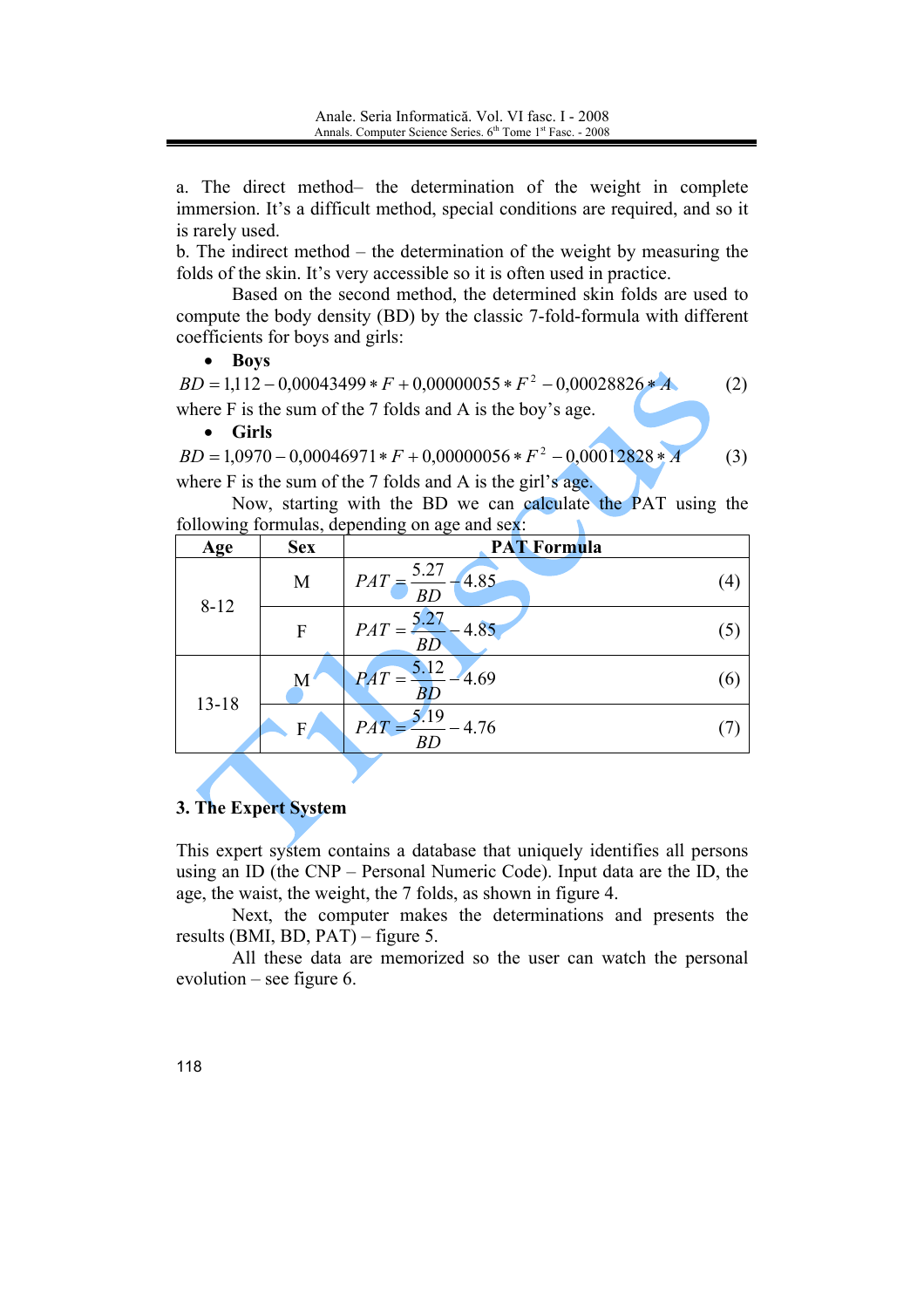Anale, Seria Informatică, Vol. VI fasc, I - 2008 Annals Computer Science Series  $6^{th}$  Tome 1<sup>st</sup> Fasc - 2008



Based on these memorize data, characterizing the body weight related to the waist, al school level, we can implement a program to assist those overweight or obese child, to comeback to an optimal weight, corresponding to their age and sex.

This action bases on the association between BMI, adipose weight and the distribution of the fat tissue on the body segments, represented by measurements of circumferences. Also, a program of physical exercises can be associated to the excessive adipose areas. A computer-based examination of this data can generate an individual program of training and, further, an analysis of the evolution of the evaluated parameters.